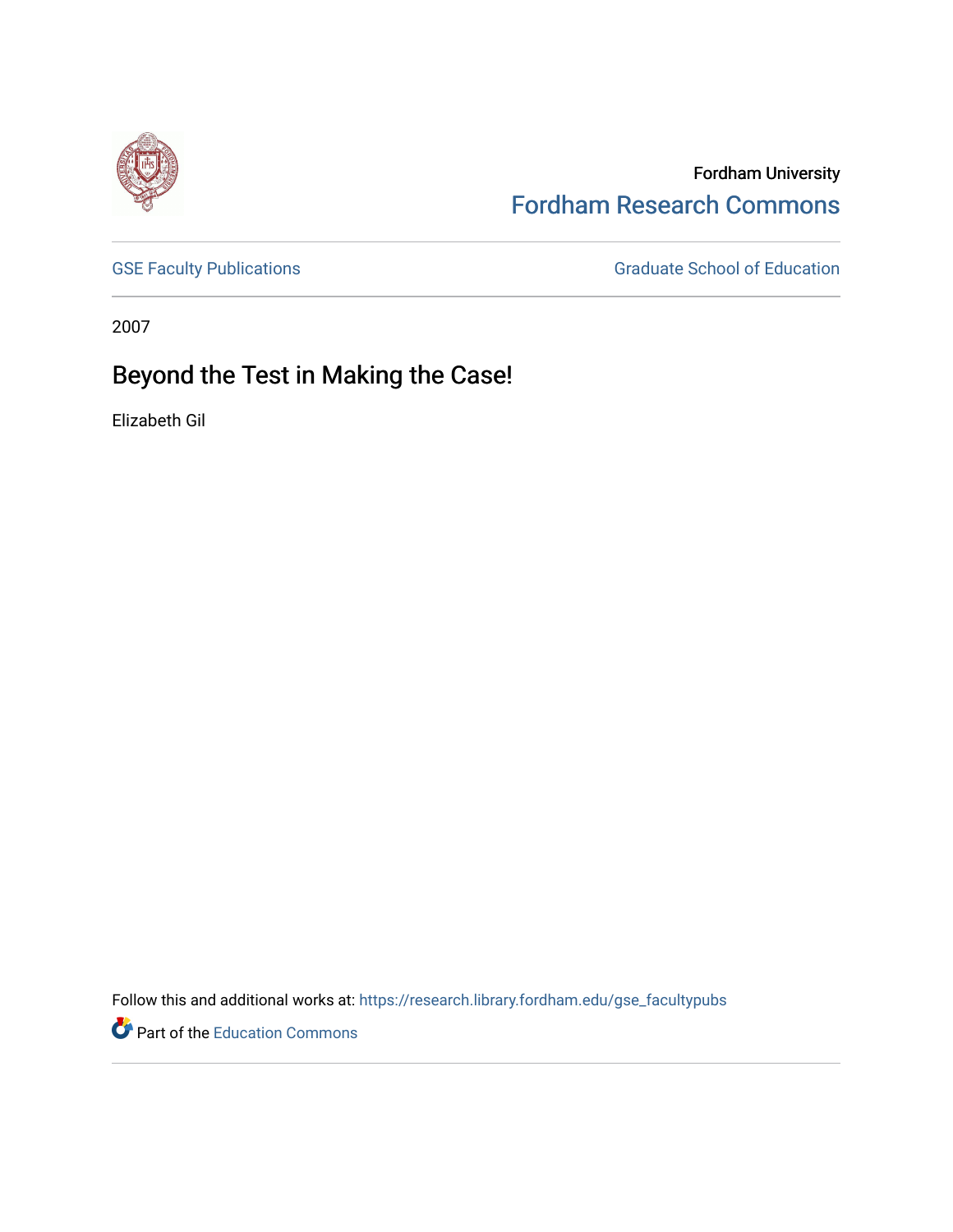## Beyond the Test By: Elizabeth Gil, MetLife Fellow, TNLI New York City (NY)

"Oh, Jacinda's in your class this year. She's a sweet girl," Mrs. Anita Harris, PS 1000's English as a Second Language coordinator commented as she passed Ms. Gina Neilson in the hallway. "She was in Ms. Menolos' bilingual class last year in third grade when she came from the Dominican Republic. She's still an English Language Learner based on her English as a Second Language State exam. Her parents agreed to put her in the monolingual class to help her progress from the advanced level to proficiency in English."

Gina replied, "I know, but her writing isn't at the fourth grade level, and she has trouble following what I do in class sometimes. Her parents don't help so much either. Her mom seems nice when I try to speak with her, but I don't think Jacinda gets too much academic support at home. I can see us not making the adequate yearly progress  $(AYP)^1$  targets, and I'll be hearing it from Principal Grey. He's always all about AYP and getting all those level 3s and 4s. Jacinda and all my students like her are supposed to be able to write at the same level as my other students who've been here since pre-K? She's only been here a year—a year and three or four months when she sits for the test in January. How do I make that happen? I don't have a background working with students whose second language is English."

## Washington Heights and PS 1000-The New Language School

PS 1000-The New Language School was located in a residential neighborhood in Washington Heights, an immigrant section of Manhattan. Ninety-five percent of the school's students were eligible for free lunch. Due to overcrowding, the building was shared by three schools. Two hundred of the students were English Language Learners  $(ELLs)$ ,<sup>2</sup> many of whom were newcomers to the school or to the city itself, with little formal education in their native countries. The majority of these students hailed from Mexico, the Dominican Republic, and Puerto Rico, with some students coming from other Caribbean countries, Latin America and East Africa. 80% of the students were neighborhood children while the other 20% of students came from various other sections of the city. While the school met its adequate yearly progress (AYP) targets in the fourth grade overall, the school's special education and English Language Learner (ELL) subgroups<sup>3</sup> had not met their AYPs in the previous school year.

<span id="page-1-0"></span>This case was written by Elizabeth Gil, MetLife Fellow in the Teachers Network Leadership Institute. Materials for this case were taken extensively from *Understanding the American writing process* conducted by Margie Rogasner, MetLife Fellow, Teachers Network Leadership Institute, June 2005. To protect individuals and organizations, the case has been disguised. Cases are not intended to serve as endorsements, sources of primary data, or illustrations of effective or ineffective practice.

<span id="page-1-1"></span> $<sup>1</sup>$  Adequate Yearly Progress (AYP) is a system to measure whether a district and/or school is making satisfactory</sup> progress toward meeting the NCLB goal of all students in achieving a proficiency in English language arts, mathematics, and science by the 2013-2014 school year.

<span id="page-1-2"></span> $2^2$  An English Language Learner (ELL) is determined based on the Language Assessment Battery-Revised (LAB-R) upon entry to the New York City school system. Subsequently, ELL status is determined by students' scores on the New York State English as a Second Language Achievement Test (NYSESLAT) through which students are identified as Beginner, Intermediate, Advanced, or Proficient in the English language.

<span id="page-1-3"></span><sup>&</sup>lt;sup>3</sup> No Child Left Behind defines 10 student groups: All Students, 5 ethic groups (American Indian, Asian, Hispanic, Black, and White), Limited English Proficient (ELL), Special Education, Migrant Status and Free and Reduced Priced Lunch. Subgroup sizes vary from state to state. In New York, it is 30 students.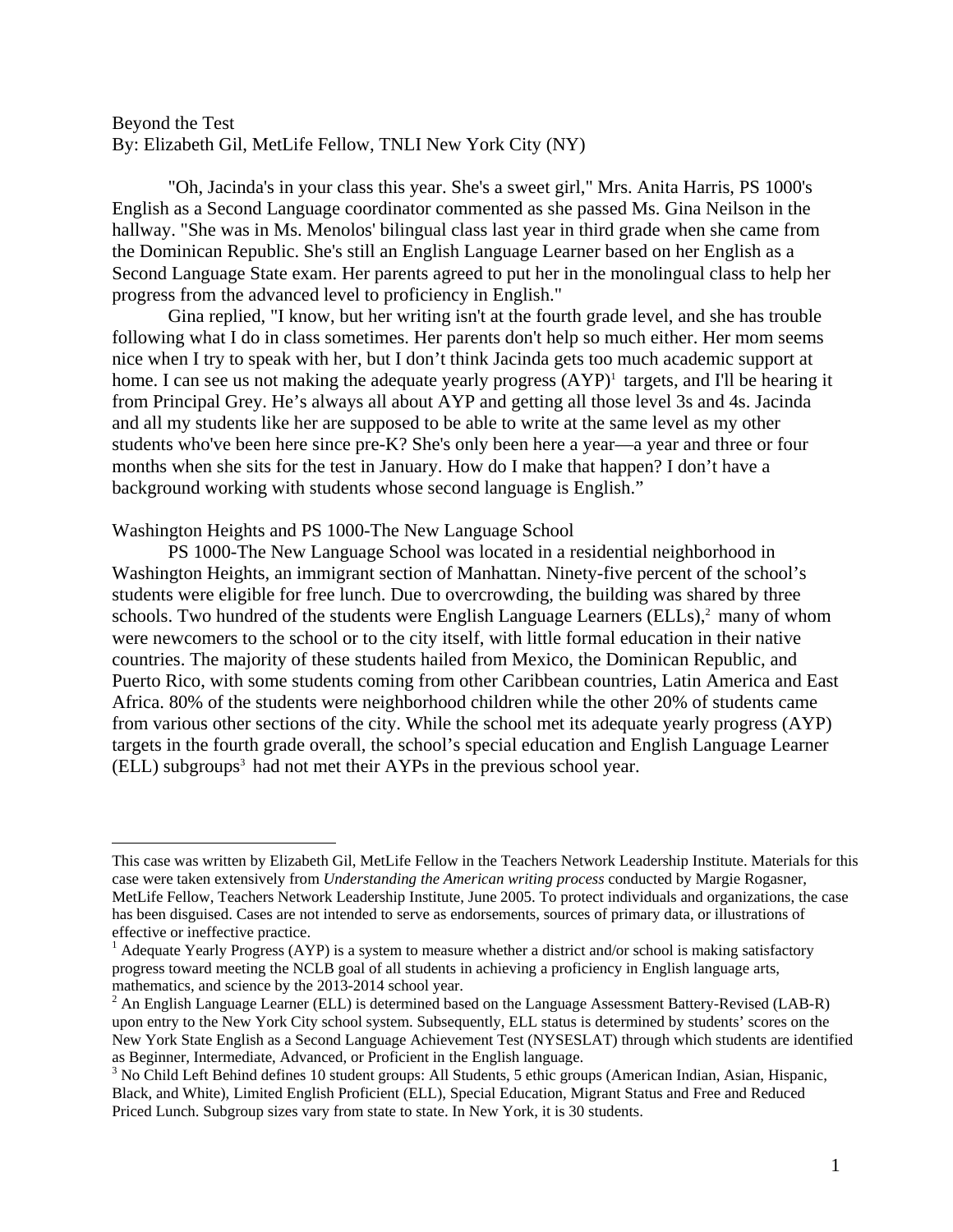English Language Learners and English Language Arts Assessments

Ms. Neilson looked at her class roster again—seven English language learners who would be in an English-only class for the first time this year. This year would be crucial as the children transitioned from a bilingual to a monolingual setting, she thought to herself. Of the 25 students in her class, most were from Latin backgrounds, but she would also be teaching Isaac, who was Ghanaian, and Jezin, who was Albanian. Of the other English Language Learners (ELLs) in the class, she also had Jacinda, from Mexico, and Sandra, from the Dominican Republic. Ms. Neilson thought about the English Language Arts (ELA) assessment policy change, the change she worried most about this school year.

 Gina knew the research that stated that students acquire academic language proficiency within five to seven years.<sup>4</sup> But she also realized that her ELL students would have to take the assessment in less than four months, less than two years after coming to this country. She knew that academic language used for writing would be a challenge.

Gina let out a sigh of frustration, as Anita Harris passed by the room and heard her. "Gina, they've got you talking to yourself now," Anita said. "You're not supposed to sound like that for another month or two," Anita smiled.

Ms. Neilson looked at the data that was distributed at the faculty meeting, and said, "Look here. English Language Learners' performance improved between 2004 and 2005, but they're still not meeting standards the way our English proficient students are. 48.7% of English proficient students met their grade-level standard, but only 13.6% of ELLs did. 13.6%! Nowhere near the AYP target, not near it at all. Anita, there's got to be something to help improve the numbers."

|                                                  | 2004   |                                                 |      |         | 2005   |                                                        |      |         |
|--------------------------------------------------|--------|-------------------------------------------------|------|---------|--------|--------------------------------------------------------|------|---------|
|                                                  | Number | Percent of Tested Students<br>Scoring at Levels |      |         | Number | <b>Percent of Tested Students</b><br>Scoring at Levels |      |         |
| Category                                         | Γested |                                                 |      | $3 + 4$ | Tested |                                                        |      | $3 + 4$ |
|                                                  |        |                                                 |      |         |        |                                                        |      |         |
| <b>English Proficiency Status</b><br><b>ELLs</b> | 62     | 58.1                                            | 38.7 | 3.2     | 66     | 43.9                                                   | 42.4 | 13.6    |
| <b>English Proficient</b>                        | 327    | 19.9                                            | 41.3 | 38.8    | 310    | 9.4                                                    | 41.9 | 48.7    |

 Later on, Ms. Neilson had an idea and shared it with Anita. "Jacinda, Jezin, basically all of my English language learners—I think we need to bridge the gap with their parents, to help them really understand the school system's expectations in New York. Maybe to target writing. That seems to be where our students have the most trouble. What if we focused on writing with the parents, too?"

 "Whoah!" Anita responded. "Sounds like a big job, but why not? Feel free to bounce ideas off of me. I don't have time to work with you much, but feedback I can do. Good luck!" As she walked toward the elevator, Mrs. Harris winked as she added, "Oh, and Gina, here's a tip. When you pitch it to Mr. Grey, remember to talk about meeting the adequate yearly progress targets. That will make his ears perk up. AYP! AYP! AY…" Her voice faded away as the elevator door closed.

A few days later, Gina appeared at Principal Grey's, knocking and peeking into the office. "Good morning, Mr. Grey. I was wondering if you'd had a chance to read my proposal?"

 "What? Your proposal?" Mr. Grey was distracted by 10 pages of e-mails he'd printed out, just a small portion of the contents of his e-mail inbox for the morning. "Oh, Gina, sorry. Yes, the idea about the series of writing workshops for mothers. Why the mothers, again?

<u>.</u>

<span id="page-2-0"></span><sup>4</sup> Cummins, J. (1994) *The acquisition of english as a second language*.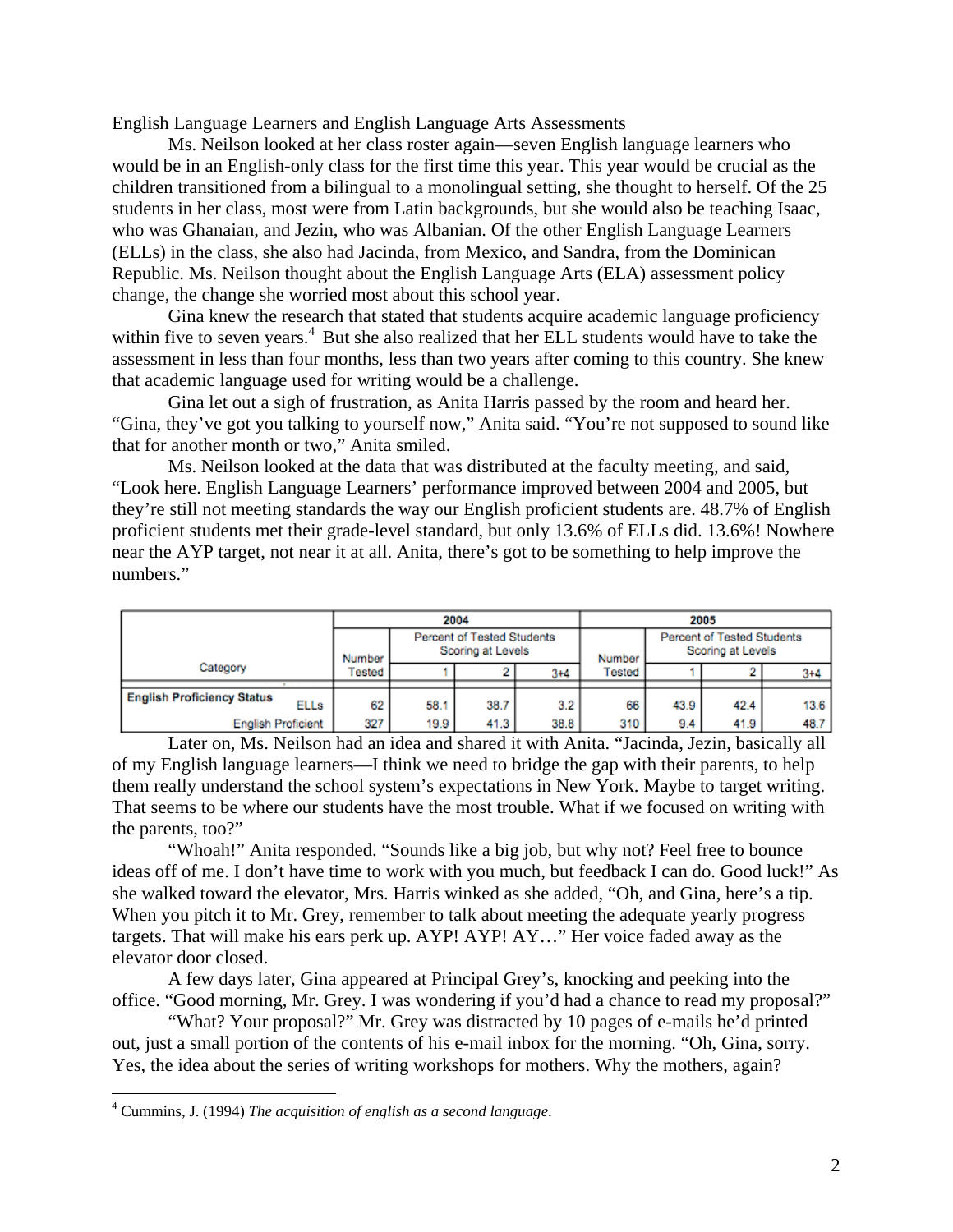"Uh, well, based on what I've researched, family involvement at home seems to protect children as they progress through our complex education system. The more families support their children's learning..."<sup>5</sup>

"Yes, I understand all that Gina, but the mother angle?" Mr. Grey glanced at his office clock, and Gina knew her time with the principal was ticking away.

 She continued, "Well, see, in my class the moms are the ones who are in charge of education in the family. It's the mothers who are the main contact. These workshops would provide a basic home-school connection, explain teachers' roles with parents, develop classroom community, present methods for teaching literacy, then positively affect student achievement."

Quickly, she added, "And of course, positively affecting the AYP targets. I know we want to see growth and progress on the adequate yearly progress targets." She looked intently at Mr. Grey, in search of a clue. Did the AYP angle help? She wondered.

 "Hmm." Mr. Grey was still shuffling the printed e-mails. Ms. Neilson didn't know whether the conversation was over or if she should stay. "Okay, Gina, you can have your workshops, but remember, I want to see it on the test scores. We're spending the school's financial resources on incentives for parents and child care, and paying for planning and workshop time."

Ms. Neilson wasn't sure she heard right, but then realized that all of what he said translated to a "Yes." Excited, but also concerned and still cautious, Ms. Neilson smiled widely.

 "Thank you, Mr. Grey. I appreciate this opportunity. Have a great day!" There was a little skip in her step as she walked out.

"Oh, Gina." He looked serious, but then allowed a smile to peek out.

"Yes, Mr. Grey?"

 $\overline{a}$ 

"Thank you for your effort."

Wow! That sounded like a compliment, Gina thought to herself. Mr. Grey didn't give those out too often. Why *were* compliments so few and far between? Too much stress? Didn't he realize that his staff was dedicated and hard working?

Still, she felt so excited. It was going to be a lot of work, but the most important thing was that she was going to get to do it. She couldn't help but beam all the way to her classroom.

 Anita and Gina, while moving their timecards the morning before the first workshop, engaged in a brief conversation.

 "You know, Gina," Anita observed, "the numbers don't say anything about a student's growth. Remember Agusto? He didn't even know his alphabet in Spanish a year-and-a-half ago? He came SUCH a long way, but the numbers don't reflect that do they?"

Gina nodded and frowned, "Yeah, it seems that they only say, 'Oh, your ELL population isn't meeting the standard. You're a failing school.'"

Mrs. Harris continued, "Remember last year, those letters that went to parents—with the option to send their kids to other schools. Our school didn't even know about the letters until parents started asking questions! Our scores were second highest in the region and many of the schools that were listed as options had lower achievement levels on the English Language Assessment (ELA) than we did! I'd love for these people who make these decisions to take a Spanish Language Arts (SLA). . . You take the test in Spanish after being somewhere for a year and a day and tell me if you are rated 'proficient'! Busy day today, right? Two workshops—

<span id="page-3-0"></span><sup>5</sup> Henderson, A., Mapp, K. (2002). *A new wave of evidence: The impact of school, family, and community connections on student achievement*. Austin, Texas: Southwest Educational Development Laboratory.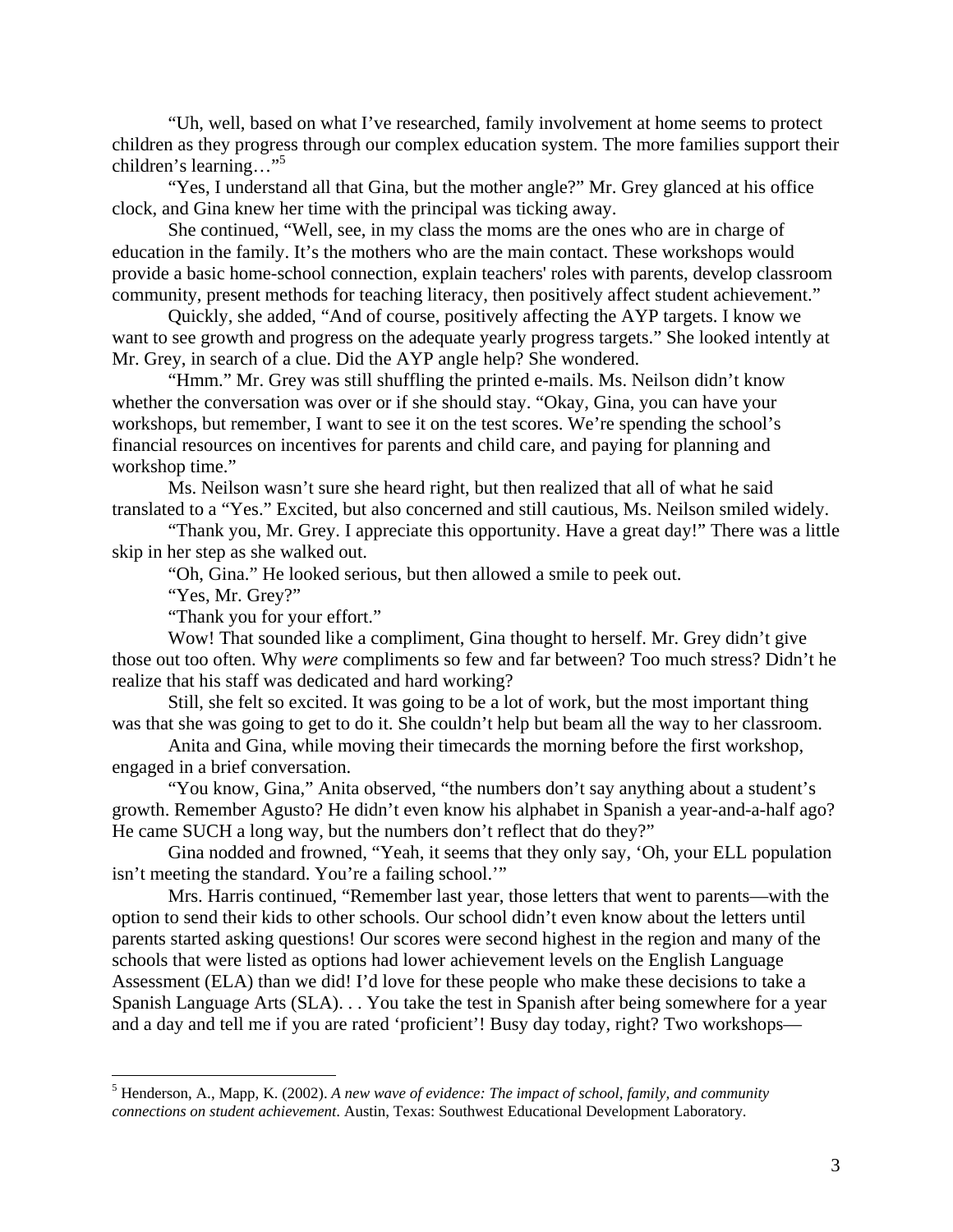afternoon and evening? If I don't see you before you have your workshops, Good luck!" She turned to leave the timecard room.

Ms. Neilson smiled at Mrs. Harris, but then turned serious again, returning to the earlier conversation.

 "I'll walk with you. You know, they really don't care if we connect with parents, or the kids, or do anything else, do they? Just get scores on the test. That's all that really matters. Last year, I had a student who could barely read and 'lo and behold, he managed a 3 on the ELA test. Maybe he guessed correctly a lot. Now he is in fifth grade, and he's not getting academic intervention services, but he needs more support. So, what does a 3 really tell us, huh?"

 "Hey, Gina," Anita responded, "you're preaching to the choir. I'd like to think that the people who think this stuff up had a good reason. I mean they can't purposely be trying to make teachers miserable, can they?

Later in the week, Gina approached Anita with a big grin.

"Hey, Anita! Eight moms at the workshop this week—five in the afternoon and three in the evening. I am psyched. It felt good, but I was nervous. None of those moms went to school here, and some didn't even finish grammar or high school in their home countries. We can't take anything for granted. If they connect with each other, they'll be more likely to keep coming maybe become a network of their own. Imagine the possibilities, Anita!"

 Anita smiled wistfully, "Ah, cue the mystical, fantasy music. I hope you're right, and I'm glad you're feeling energized. I hope that Grey feels the same way."

Two weeks later, Ms. Neilson and Mrs. Harris checked in with each other over lunch.

"So, Gina, how are those moms of yours?

 "They're okay. I think we're all learning something, and the kids seem really excited that their moms are 'in school,' too," Gina replied.

With an impish look toward her friend, Anita asks, "That's great Gi, but will it make you a 'no level 1s' classroom?"

 "Look," Gina responded a little hurt, "Of the moms who've been to all three workshops so far, three of the kids have been making some really nice progress, and their moms have even started to do things at home with them. Two are moving along little by little, but still moving. And the conversations we've had—that the mothers have with each other—about reading, writing, their personal situations, I mean wow! It's more than the straight academics."

 Her friend replied, "Maybe with what you're doing, there will be more of it next year, that connection you're talking about, and kids really making strides."

As Gina placed some pages in the photocopy bin, Mr. Grey asked, "Ms. Neilson, can you come in please?"

"Sure, Mr. Grey."

 Looking across his desk, he asked, "How are those workshops going? What have you seen?" Knowing that he was referring to performance, Gina tried to respond with enthusiasm, "The group is beginning to come together, and students are making progress."

 "This sounds," Mr. Grey paused, "good, Gina. Do you think it will make a dent in the children's scores? The parents aren't graded, but the kids are, and so we will be too. I want these opportunities for parents and for you teachers to implement your ideas, but I also need to meet these realities. You understand, don't you?

 Gina felt her face flush, "Mr. Grey, with all due respect, I hope you can see that I am becoming a better teacher through this. This is making a difference, for me, for those families, for my kids. Believe me. I don't forget the AYP and the scores and the pressure. It's all around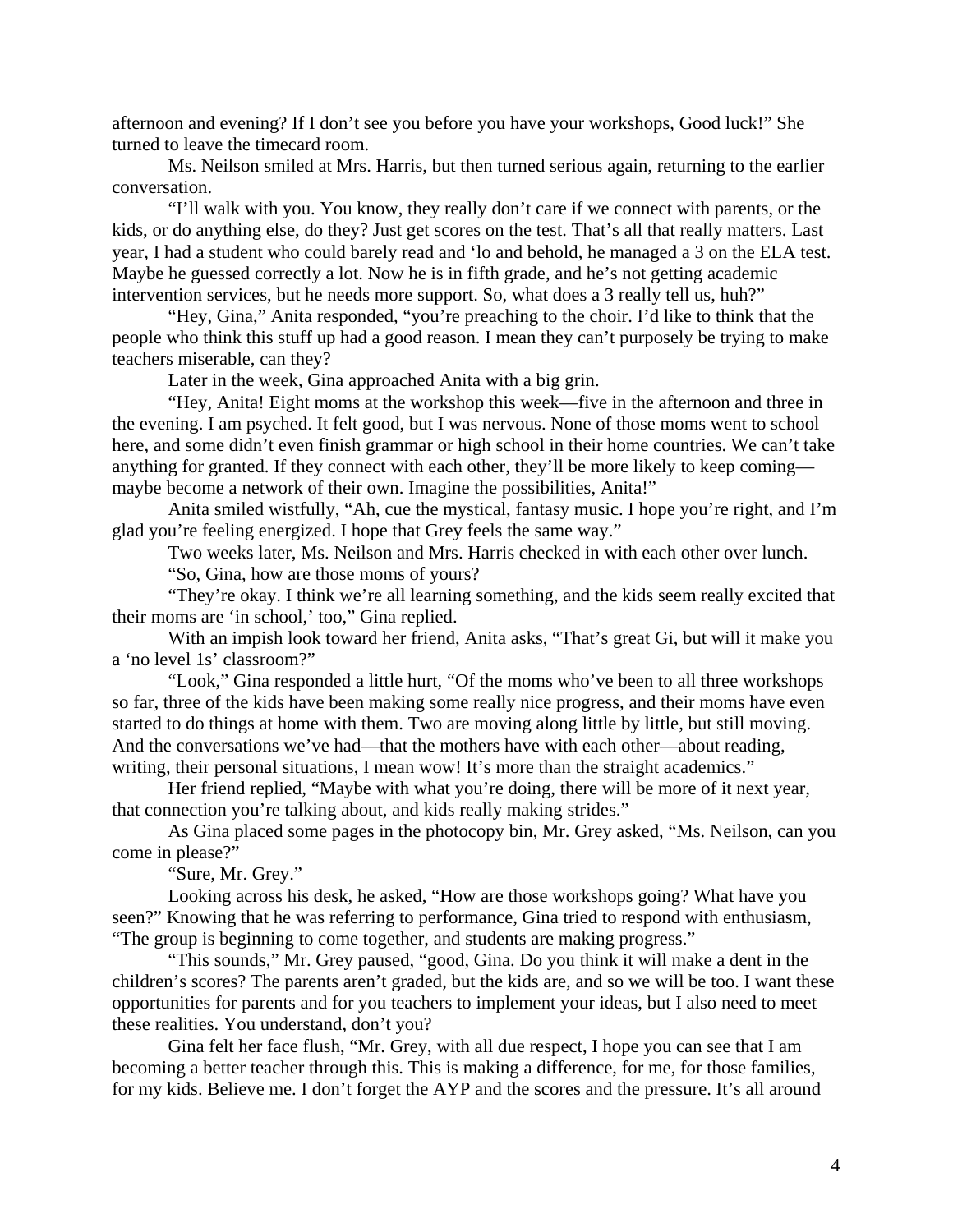us. I am making a difference. You might not see it this year, but we'll see the benefits. I have to believe that or else I shouldn't even be here."

Hearing the door close quietly behind her, Ms. Neilson hoped that her response wouldn't be considered insubordinate.

It was now almost June, and the test results were to be posted within the next week.

For the last few months, she'd been on pins and needles, not knowing how the test results would look. She knew she shouldn't feel this way, but she did. Despite the success she felt with the workshops, she also felt that she'd made herself a poster-child for "reforms and initiatives that might not work and will never be attempted again." With all the stress, she wasn't sure if in the end, going that extra mile was worth it.

Mr. Grey looked at the thank-you letter written by the mothers who attended the writing workshops coordinated by Ms. Neilson. They must have worked really hard on it, he thought.

 He was anxious that the funding he set aside for these workshops should have gone into straight test prep, test sophistication materials, expanding extended day for test prep. Then he shook away that thought and asked himself: Is that really what I wanted for my school, though?

He wished he had the test results. At least that would partially answer his question. But he still wouldn't know for a few more days.

Discussion Questions

- 1. How does the way NCLB identifies schools as successful or failing cause tensions between administration and teachers and impact the overall environment in schools?
- 2. How should schools interact with parents, especially those whose children fall into special populations, such as English Language Learners or special education? What kind of supports should schools provide?
- 3. What is the value of setting foundations in a school (community connections, parental understanding, students' deeper/process/critical thinking learning experiences) and keeping them despite not reaching 100% success in terms of adequate yearly progress (AYP)? Should schooling be geared mainly toward short-term outcomes in the form of test results, or on longer-term outcomes that might not be measured by standardized tests?
- 4. How does a school maintain the balance between the numbers and quantitative measures, and the qualitative aspects of teaching?

## References

- Board of Cooperative Educational Services. http://www.monroe2boces.org/programs.cfm? sublevel=1115&subpage=54&subsubpage=1104
- Cummins, J. (1994). The acquisition of English as a second language. In K. Spangenberg- Urbschat, & R. Pritchard (Eds.), *Reading instruction for ESL students* (pp. 36-62). Delaware: International Reading Association.
- Dean, J. (2006). *2006-2007 Title I parent involvement guidelines*. New York City Department of Education. Retrieved May 23, 2007, from http://schools.nyc.gov/NR/rdonlyres/B41FDB12-11BA-4D13-B281-A8250E4F4D0D/ 14286/TitleIParentInvolvementGuidelines20062007FINALVERS.pdf
- Henderson, A. & Mapp, K. (2002). *A New wave of evidence: The impact of school, family, and community connections on student achievement.* Austin, Texas: Southwest Educational Development Laboratory.